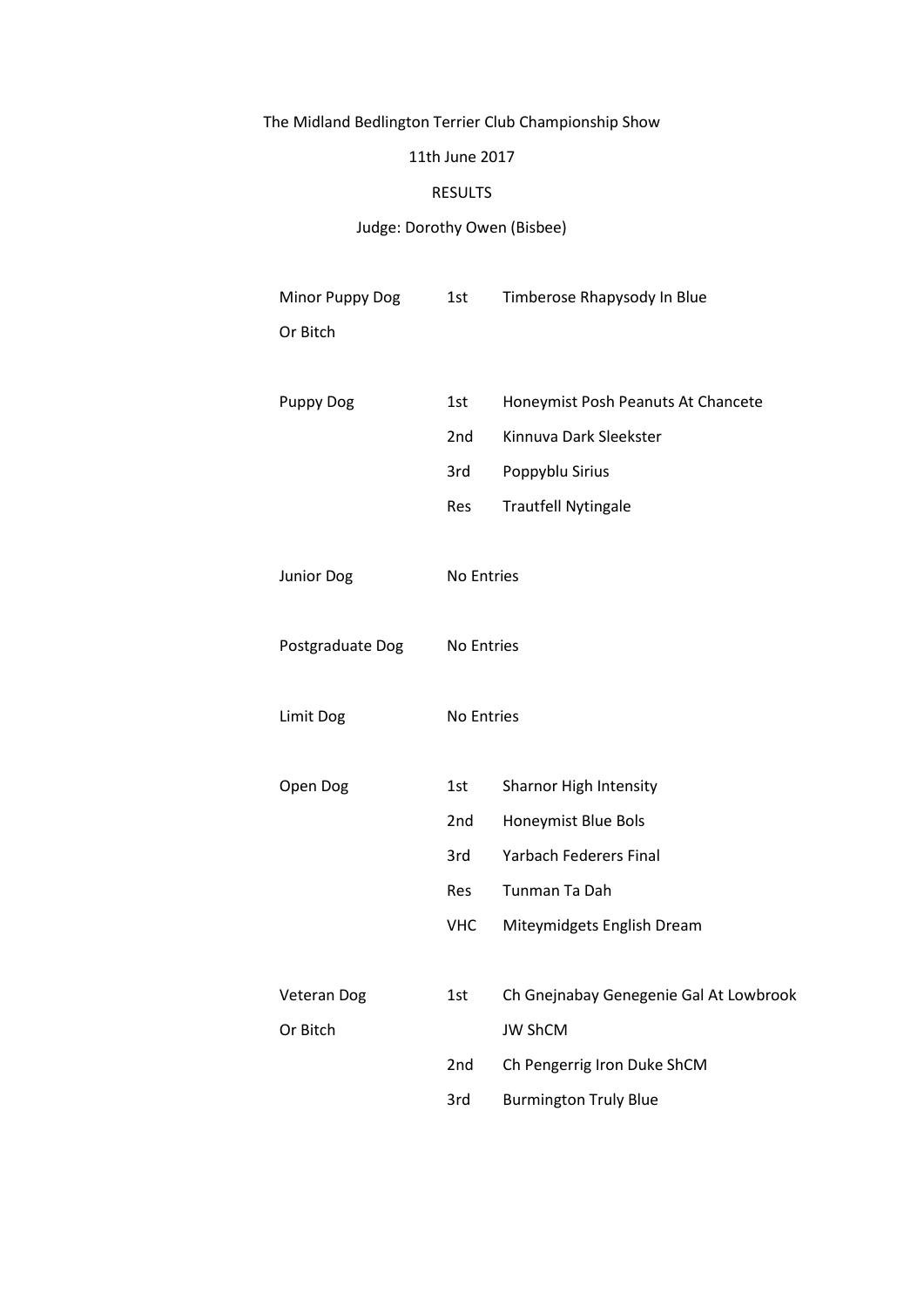Dog CC

## Sharnor High Intensity

## Reserve Dog CC

## Honeymist Blue Bols

## Best Puppy Dog

## Honeymist Posh Peanuts At Chancete

| Puppy Bitch        | 1st             | Devleigh Dare To Dream                         |
|--------------------|-----------------|------------------------------------------------|
|                    | 2nd             | Timberose Rhapysody In Bue                     |
|                    | 3rd             | Janmark Jingle Jangle                          |
|                    | Res             | Poppyblu Elara                                 |
|                    |                 |                                                |
| Junior Bitch       | 1st             | Plumeria's Sea Breeze                          |
|                    | 2nd             | Cordero Blu Flies Again                        |
|                    |                 |                                                |
| Postgraduate Bitch | 1st             | Kinnuva Siam Jewel                             |
|                    | 2nd             | Doehey Zany                                    |
|                    | 3rd             | Honeymist True Blue                            |
|                    | Res             | Miteymidgets Say Mama                          |
|                    |                 |                                                |
| Limit Bitch        | 1st             | Jetsway Fleur Of Rathsrigg                     |
|                    | 2 <sub>nd</sub> | Fralex Culibre Bolyn                           |
|                    | 3rd             | <b>Burmington Reet Petite</b>                  |
|                    | Res             | Miteymidgets Nations Unite At Jukenblu<br>ShCM |
|                    | <b>VHC</b>      | Sharrpau Purple Blaze                          |